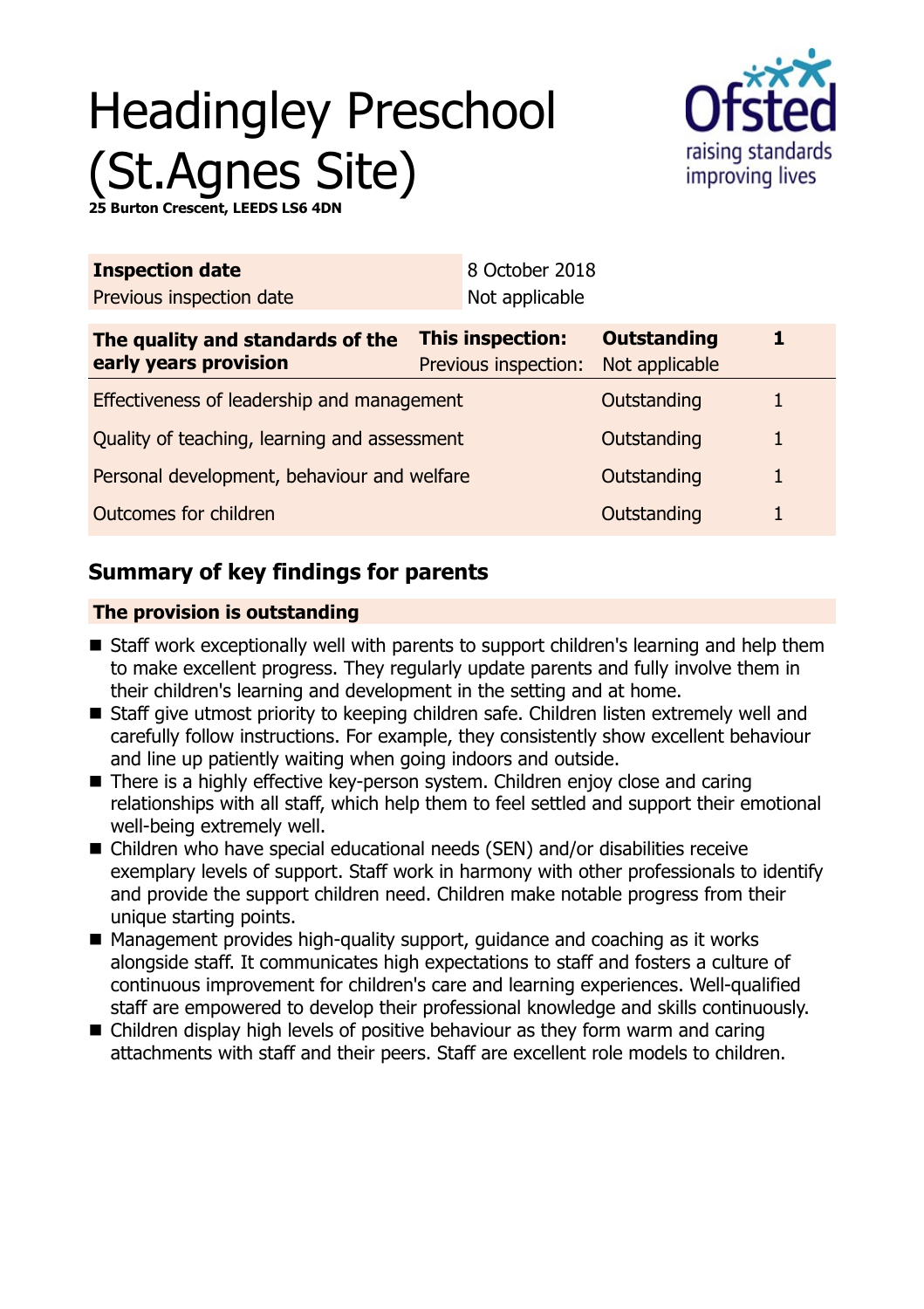## **What the setting needs to do to improve further**

## **To further improve the quality of the early years provision the provider should:**

 $\blacksquare$  continue to evaluate practice critically and access relevant training to maintain excellent outcomes for children.

#### **Inspection activities**

- $\blacksquare$  The inspector observed the quality of teaching during activities indoors and outdoors and assessed the impact this has on children's learning.
- $\blacksquare$  The inspector completed a joint observation with the manager.
- The inspector held a meeting with the manager. She looked at relevant documentation, including staff qualifications and their Disclosure and Barring Service checks. The inspector viewed the policies and procedures, including the safeguarding policy and children's learning records.
- $\blacksquare$  The inspector spoke to parents during the inspection and took account of their written views.
- $\blacksquare$  The inspector spoke to staff and children throughout the inspection and had a tour of all the areas of the setting.

## **Inspector**

Jane O'Callaghan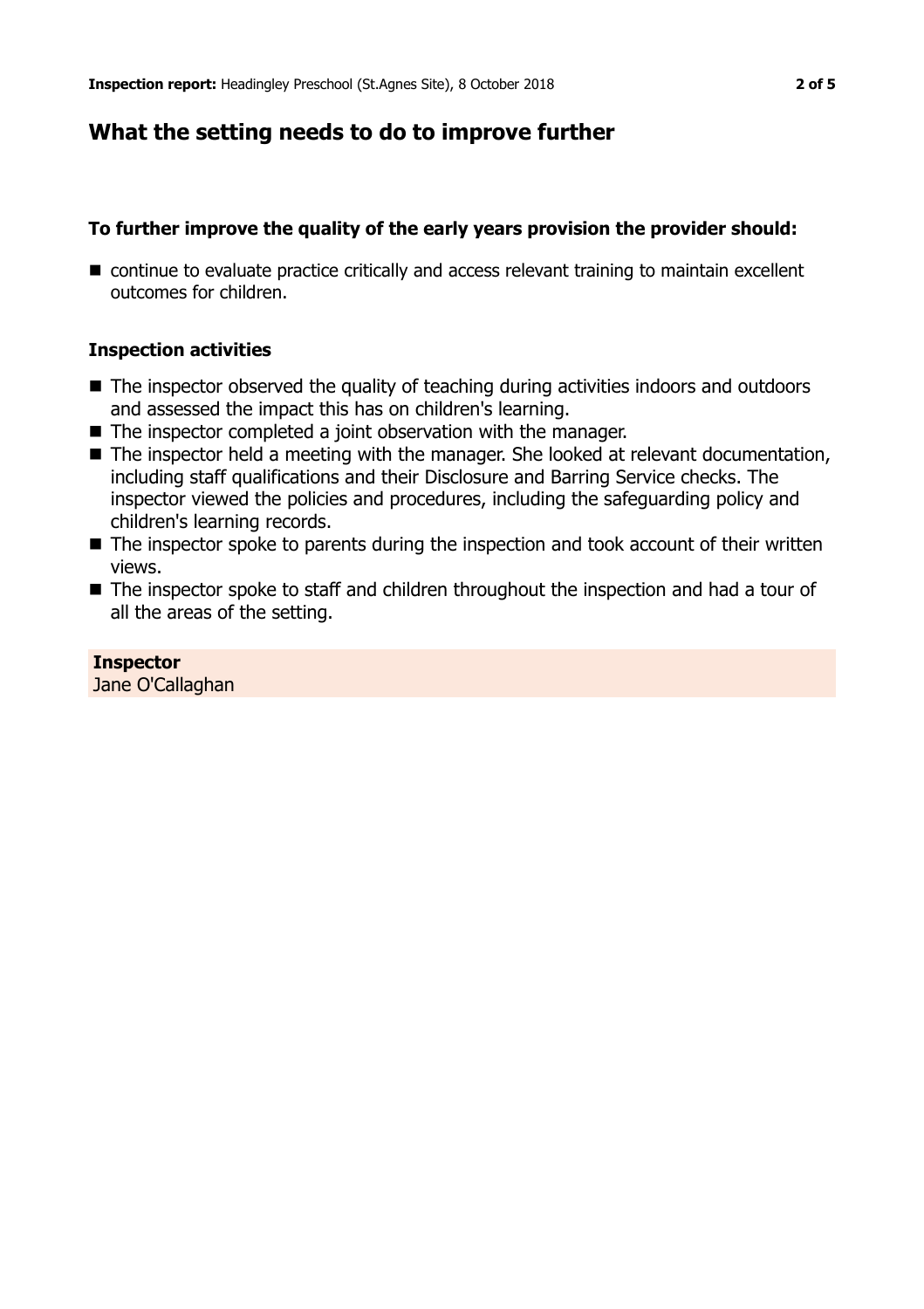## **Inspection findings**

## **Effectiveness of leadership and management is outstanding**

Safeguarding is effective. Staff regularly attend training to develop further their excellent knowledge and skills, and to strengthen their understanding of their role in safeguarding children. For example, they have increased their awareness of how to identify and protect children from extreme views and behaviours. The manager regularly completes robust supervisory sessions with staff which, for example, help her to identify their specific training needs. The manager, staff, parents and children are all involved in the robust evaluation of the setting to improve the already excellent practice. Staff rigorously liaise with the schools children will attend to ensure a smooth move on to the next stages in learning.

## **Quality of teaching, learning and assessment is outstanding**

Staff are exceptionally skilled at producing accurate assessments, which help them to identify strengths and gaps in learning. They use these to tailor the curriculum to children's individual needs while expertly promoting learning through play and routines. They make extremely good use of observations to plan next steps to support and help children to progress rapidly in their learning. Staff have high-quality relationships with children who have SEN and/or disabilities, and exceptional communication with other agencies. Staff expertly adapt their teaching to cater for all children, including those who have a delay in their development. For example, they skilfully and consistently use hand gestures and signing to contribute to children's understanding, communication and language development. Children are eager to learn and benefit significantly from an excellent mix of adult-led and child-initiated activities. For example, children have lots of fun outside as they make lines with pieces of wood. They ask staff for help to write a sign saying 'keep monsters away'. While doing this older children recognise different letters, some of which are in their name.

#### **Personal development, behaviour and welfare are outstanding**

Children's self-confidence is promoted remarkably well. For example, the outdoor area allows children to assess risk for themselves as they balance on logs and swing from the bars attached to tree trunks. Mealtimes are extremely sociable as staff sit with children, who eagerly show their friends what they have brought for their lunch. Children's behaviour is exemplary as they consider the feelings of others and resolve conflict for themselves. They gain wonderful first-hand opportunities to expand their understanding of people, families and communities through weekly trips to the local care home. Children are superb problem solvers and have a secure understanding of how to keep themselves safe. For example, before each outing, children listen to how to stay safe and tell staff they must hold hands and wear high-visibility jackets.

#### **Outcomes for children are outstanding**

Children achieve a tremendous foundation for their future learning, including when they move to school. Children recognise numbers, as they count the conkers in the container, then count them backwards. Children who receive early years pupil premium benefit through expertise knowledge from the key person, to ensure all children's needs are precisely met.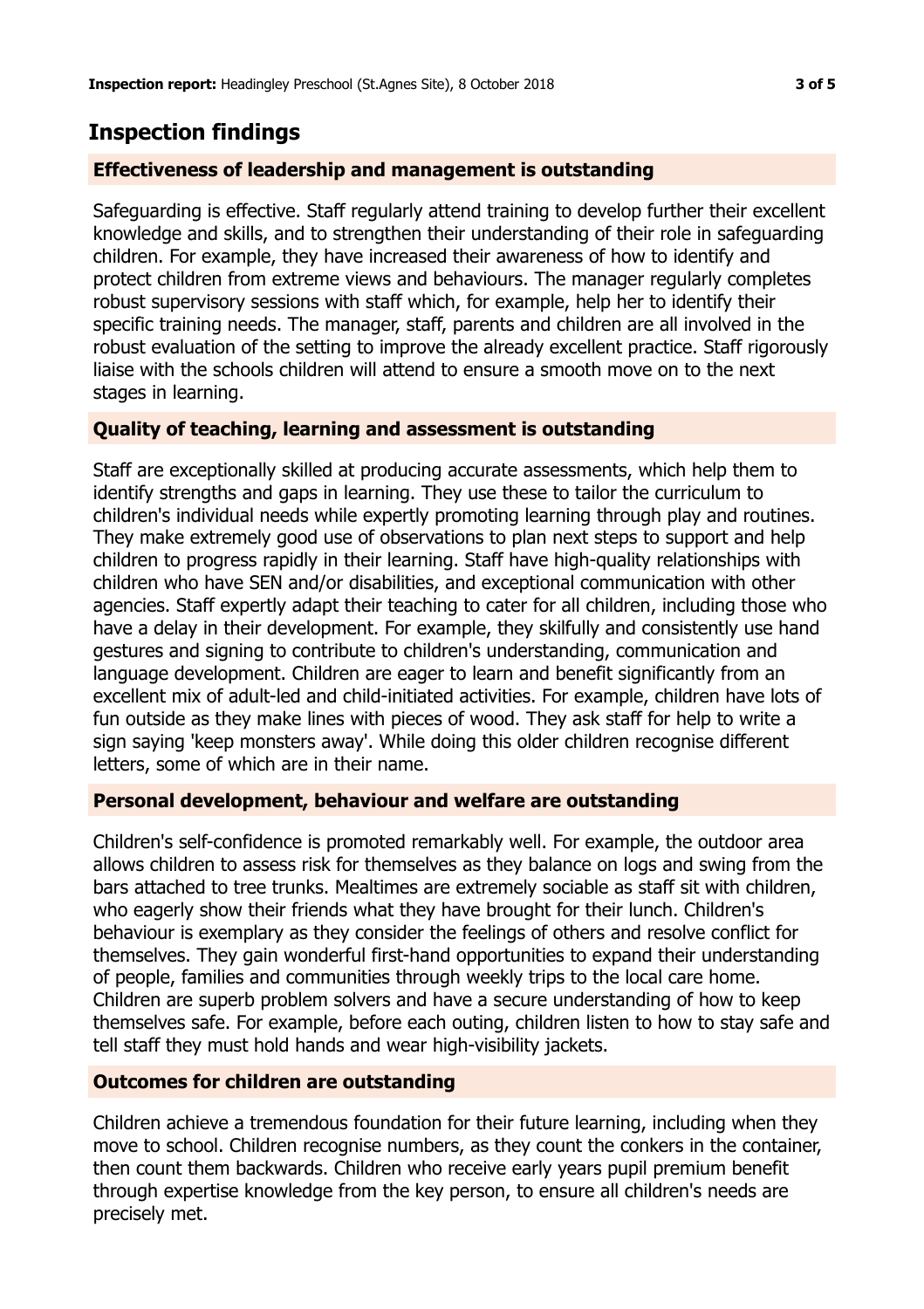## **Setting details**

| Unique reference number                             | EY536890                               |
|-----------------------------------------------------|----------------------------------------|
| <b>Local authority</b>                              | Leeds                                  |
| <b>Inspection number</b>                            | 10076678                               |
| <b>Type of provision</b>                            | Sessional day care                     |
| <b>Registers</b>                                    | Early Years Register                   |
| Day care type                                       | Childcare on non-domestic premises     |
| Age range of children                               | $2 - 5$                                |
| <b>Total number of places</b>                       | 25                                     |
| Number of children on roll                          | 35                                     |
| <b>Name of registered person</b>                    | <b>Headingley Pre-School Committee</b> |
| <b>Registered person unique</b><br>reference number | RP518952                               |
| Date of previous inspection                         | Not applicable                         |
| <b>Telephone number</b>                             | 0113 2304035                           |

Headingley Preschool (St Agnes Site) Burton Crescent registered in 2016. The pre-school employs eight members of childcare staff. Of these, seven hold appropriate early years qualifications at level 2 and above, including one with qualified teacher status. The preschool opens from Monday to Friday term time only. Sessions are from 8.30am until 9am and 9am until 3pm. The after-school club operates from 3pm until 4pm on Monday and from 3pm until 5pm on Tuesday to Friday. The pre-school provides funded early education for two-, three- and four-year-old children.

This inspection was carried out by Ofsted under sections 49 and 50 of the Childcare Act 2006 on the quality and standards of provision that is registered on the Early Years Register. The registered person must ensure that this provision complies with the statutory framework for children's learning, development and care, known as the early years foundation stage.

Any complaints about the inspection or the report should be made following the procedures set out in the guidance Complaints procedure: raising concerns and making complaints about Ofsted, which is available from Ofsted's website: www.ofsted.gov.uk. If you would like Ofsted to send you a copy of the guidance, please telephone 0300 123 4234, or email [enquiries@ofsted.gov.uk.](mailto:enquiries@ofsted.gov.uk)